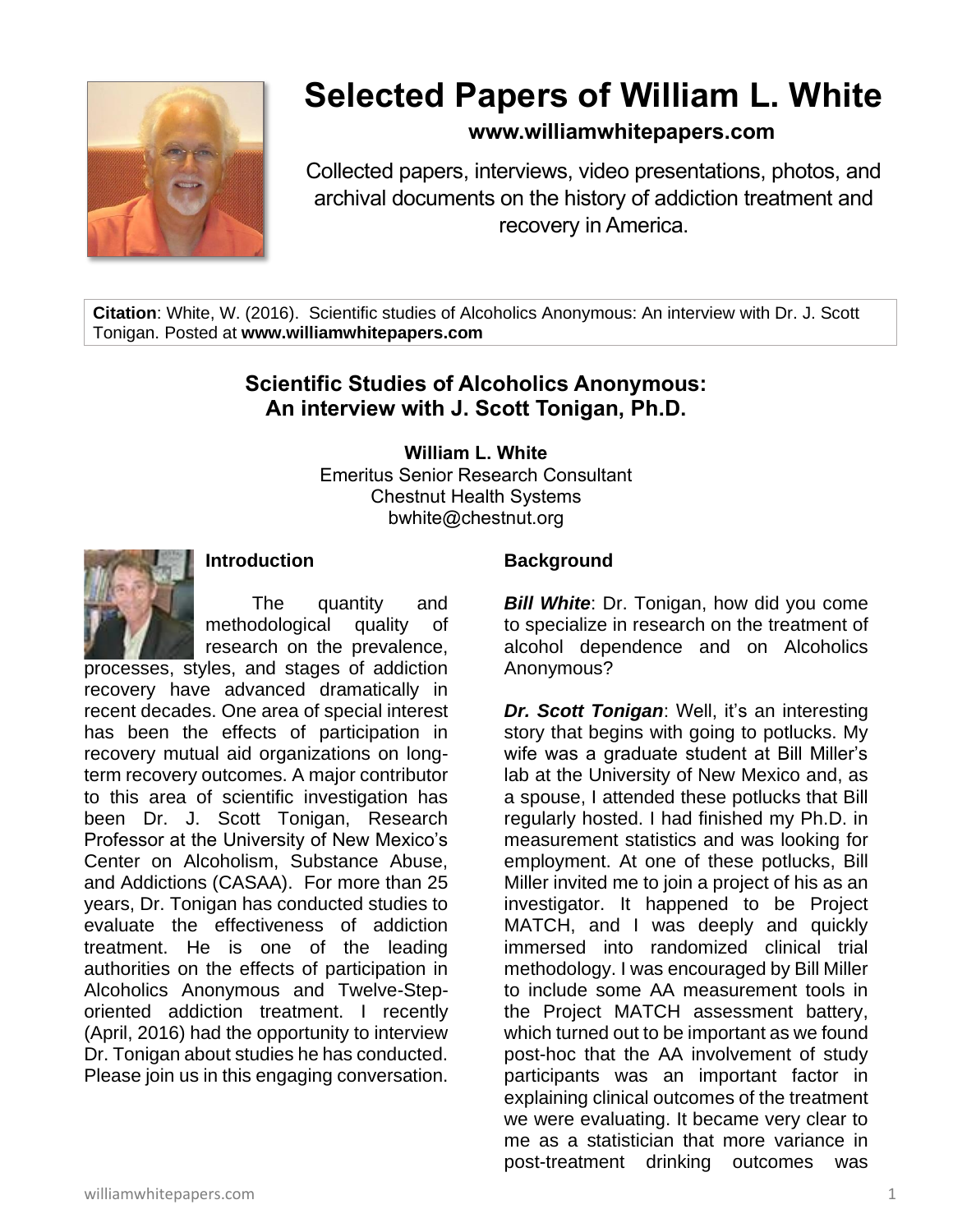explained by what happened post-treatment than actually the treatment experience itself. That intrigued me and drew me into looking at what people were doing post-treatment, which led me to what would be a long series of studies on AA. I have been focused on identifying what it is about AA involvement that explains positive outcome.

**Bill White:** You began this work in the late 1980s. How would you describe the state of treatment of alcohol use disorders at that time?

*Dr. Scott Tonigan*: Well, in the treatment research world, it clearly was the horse race question of whether treatment A was better than treatment B, with very little thought to the actual process of treatment. The process question came much later, but in the early '80s, the idea was to pit one treatment against another. While the treatments might be theoretically derived, the actual assessment of the treatment effects was not then considering process variables. Then with Project MATCH, there was some consensus that maybe the horse race question wasn't appropriate and that we should be matching different patient characteristics to different treatments. Again, however, it really was not processoriented. We collected a great deal of process variables but the main and secondary hypotheses really were patient treatment matching variables. Project MATCH is often considered to have been a failure in the sense of not confirming any of the major matching hypotheses, but I would regard that view as mistaken. In addition to developing a host of standard variables for the field and the use of very rigorous methodologies, the mechanisms of behavioral change movement came as a direct influence of Project MATCH study.

# **Highlights from Major Studies**

**Bill White:** How did the expectations of outcomes from Project MATCH differ from the actual outcomes?

*Dr. Scott Tonigan*: I think there was a blithe naiveté on our part that we could actually match clients with particular treatment based on simple variables such as religiosity, anger, or psychopathology. We assumed that such a unidimensional aspect of a client could be matched to a particular treatment to demonstrate increased efficacy. I think that was very naïve. In fact, Dick Longabaugh wrote a wonderful paper after the MATCH study about maybe how we had erroneously thought that we could really pick out unidimensional variables.

*Bill White*: How did a Twelve-Step Facilitation come to be included within Project MATCH?

*Dr. Scott Tonigan*: The Twelve-Step Facilitation (TSF) treatment was selected for a number of reasons. It was the prevailing treatment model in the United States, and to have not included it would have been a tremendous oversight. There was also a feeling that TSF would serve as a good control group. We thought of it as a treatment as usual control group since NIAAA understandably did not want to have a control group in our experimental design that withheld all treatment. The Twelve-Step treatment was thought to be an alternative to a no treatment control group. Third, while there were certainly advocates for the Twelve-Step treatment model, they were greatly outnumbered by the Principal Investigators (PIs) who were more interested in motivational enhancement treatment (MET) and cognitive behavioral treatment (CBT). It has often been misinterpreted that the TSF trial within Project MATCH was done with less fidelity than the other treatment, but that is not true. TSF was manual guided based on the core AA literature, and the fidelity of the therapy provided within TSF was as closely monitored as the CBT and MET interventions. So we had rigorous monitoring of TSF, CBT, and MET, with the predominant TSF model in the United States assumed to be a form of control group to which CBT and MET could be compared.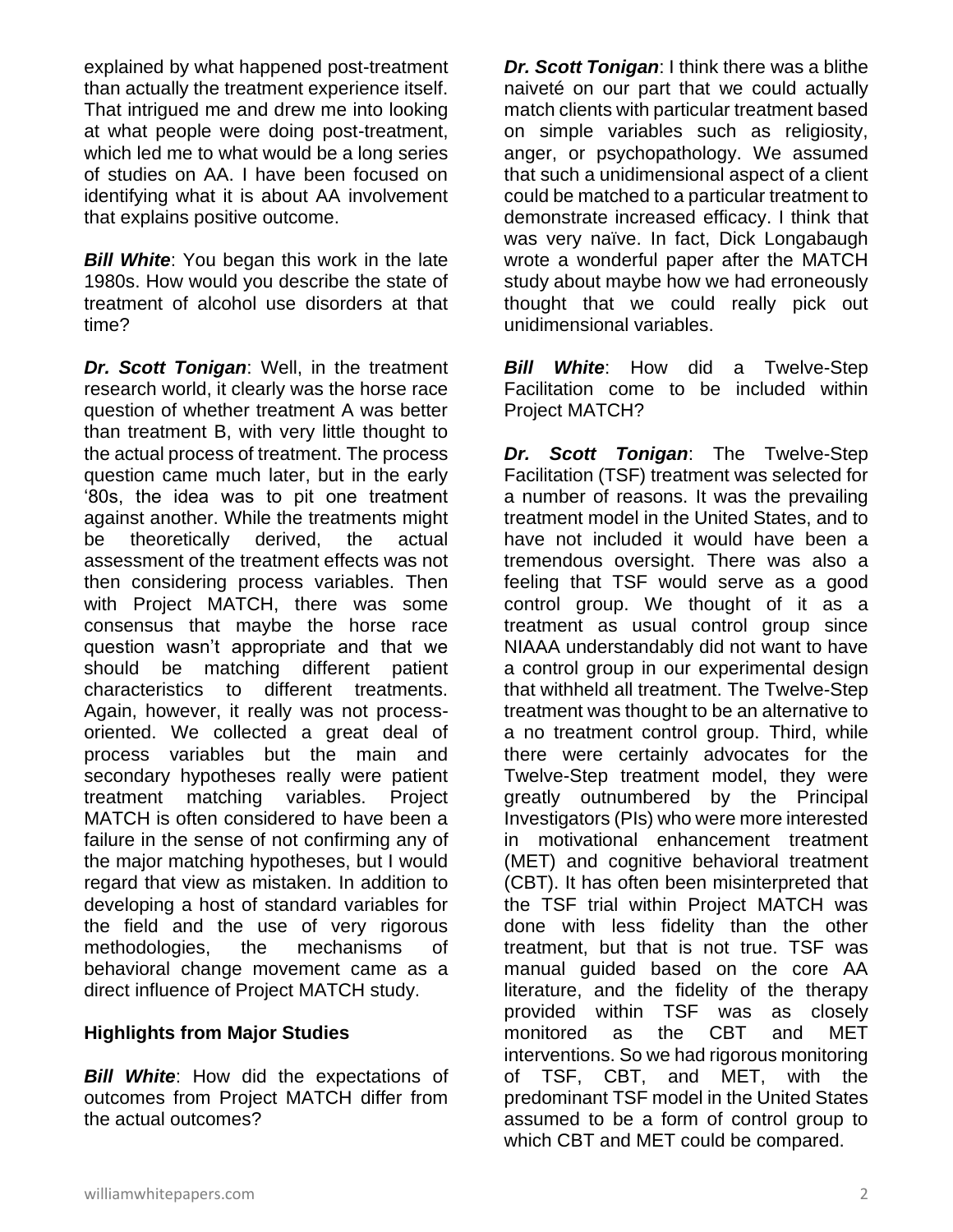*Bill White*: There seemed to be quite a surprise when the initial MATCH findings were reported and the Twelve-Step facilitation intervention was comparable to the other interventions and, in terms of abstinence outcomes, even superior.

*Dr. Scott Tonigan*: There were two surprises. The biggest surprise, of course, was the failure of the matching hypotheses. We had approximately 30 PIs and co-PIs in a room who had all been working for four years on this study. We were all quite excited about having the first MATCH results finally unveiled by the primary statisticians, Bob Stout and Philip Wirtz, who did an exemplary job. Bob Stout stood up and said, "Not all of the matching hypotheses were supported" and then went on to say virtually none of them were supported, other than a brief glimmer of support for the anger matching hypothesis." That was a really big letdown. Once that shock faded, the next surprise was that Twelve-Step treatment had fared as well as CBT and MET. When they looked at the measure of total abstinence, TSF was significantly superior. It made a difference of about 10 percent.

*Bill White:* One of the other areas assessed in Project MATCH was that of therapist effects on outcomes even when delivering the same intervention. Could you comment on the findings on this?

*Dr. Scott Tonigan*: Some of the largest effects in the MATCH trial were therapist effects and that was true in all modalities. There are several surprising factors about that. First, MATCH was conducted with such fidelity that you'd think that the rigorous fidelity monitoring of therapist behavior would have minimized therapist effects rather than maximized them, but that was not the case. That's quite a finding in itself to show you that therapist effect is so robust that it could withstand the rigorous standardization of protocols and therapist behavior. On the other hand, we found that there tended not to be a superior therapist but one that was less than superior—ones not associated with positive outcomes. We

have to be careful saying that because clients were not randomized to therapists. There were therapists who were always associated with a poorer outcome within each treatment condition, but it's possible they had been assigned the more difficult clients and actually could have been, quote unquote, "the better therapists." We can't speak firmly yet of therapist effects, but the general pattern we saw was a tight packing of outcomes associated with each therapist and then one or two therapists that didn't have as good of outcomes with their clients.

**Bill White: Historically, Project MATCH was** such an important study within the modern history of addiction treatment research. How did your participation in MATCH influence your subsequent research career?

*Dr. Scott Tonigan*: Oh, it fundamentally reshaped it, and I think that would be true of all people who were closely involved with MATCH. It launched my career into mutual help research. We saw in doing the MATCH analyses the importance of mutual aid participation, not only within Twelve-Step condition but also within the CBT and MET conditions. In-treatment and post-treatment Twelve-Step attendance accounted for treatment outcome. It was very clear. It was also very clear that we didn't know why. We had very coarse measures of AA attendance, for example, and a few measures of involvement but, again, very coarse measures. It was clear that we needed to know a lot more about what people were involved and how such involvements mobilized change mechanisms. My work with Project MATCH inspired my subsequent research on mechanisms of change in general and how that applies to Twelve-Step experience in particular.

**Bill White:** Could you comment on the most important research questions you've explored?

*Dr. Scott Tonigan*: The most productive research questions are those questions that may be theoretically driven but are also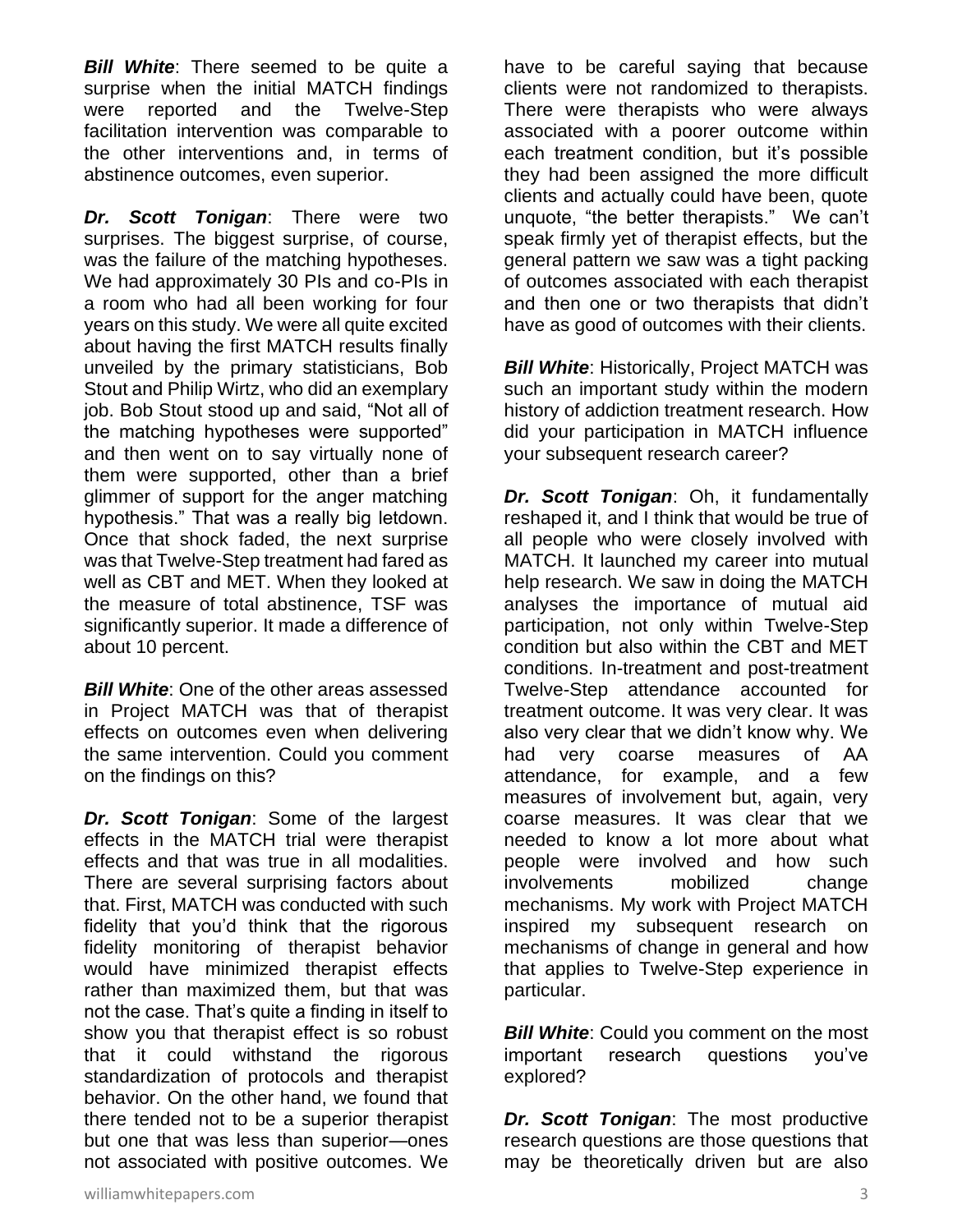prompted by practitioner experience and practitioner views. In our silo mentality within the research communities, we can miss the mark badly sometimes. We might confirm hypotheses but yet provide practitioners with information that is of little value to them clinically. In fact, that's one thing that we're pushing right now. The mechanisms of behavioral change movement within research is making great strides in identifying some of the mechanisms of change within AA and within other treatments, but we are continuing to explore how to convey these findings to make them more meaningful to service practitioners. One of the most elusive things Bill Miller and I have worked on together is what we called chasing the dragon--the distinction within Twelve-Step programs between sobriety and abstinence. That's a very pivotal key issue in Twelve-Step programs but one that's very elusive from a measurement perspective.

#### **Studies of Alcoholics Anonymous**

**Bill White:** How has the methodological quality of AA-focused research evolved over the course of your career?

*Dr. Scott Tonigan*: I can speak directly to that. We're just finishing a meta-analysis on AA research, and the quality of studies has improved dramatically on every front from a study design perspective, from a measurement perspective, from a follow-up perspective, from a study compliance perspective, and from the nature of questions posed. The improved theoretical underpinnings of more recent studies have been dramatic. That's not to nay-say the early work on AA, but the quality of research improved dramatically when NIH started funding research specifically focused on AA. Now, the irony of this, Bill, is that many of the meta-analytic estimates of the magnitude of the association between AA attendance and outcome compare quite favorably to the poorer research. We can have more confidence in these numbers now but they're not dramatically different from the earlier estimates.

*Bill White*: And how in 2016 would you summarize research findings on the overall effectiveness of AA on improved drinking outcomes and enhanced quality of life?

*Dr. Scott Tonigan*: From the later studies, I would say that referral to AA is now an evidence-based practice. We have clear evidence that there are modest but positive associations between AA attendance and positive outcome, meaning increase abstinence, for many but not all problem drinkers. We clearly see that the affiliation profiles developed in the '70s have been largely upheld in the sense that problem severity predicts interest in and commitment to Twelve-Step practices and that higher frequency of attendance predicts more positive outcomes. I think we can be very clear that this is an evidence-based practice. I think the question we will be exploring in the next ten years is whether that statement generalizes to other mutual help programs. And by that, I don't mean sister programs like NA and CA, but to groups such as Women for Sobriety, SMART Recovery, Celebrate Recovery, and others. There's been less work there.

As for the second part of your question, it is less clear how AA attendance affects larger quality of life issues. On this dimension, we see a lot more heterogeneity in outcome I think, in large part, because of the wide variation of measures being used. We see very little relationship, for example, between AA attendance and purpose in life, but we do find positive associations between AA attendance and some other quality of life measures. We have not had standard measures across studies on quality of life compared to the measures we have used on drinking outcomes.

*Bill White*: One of the observations that you've made in your studies is that all AA meetings are not the same. I think this notion of group differences has such import for clinicians referring to recovery mutual aid groups. Could you comment on such group differences and the varieties of AA experience?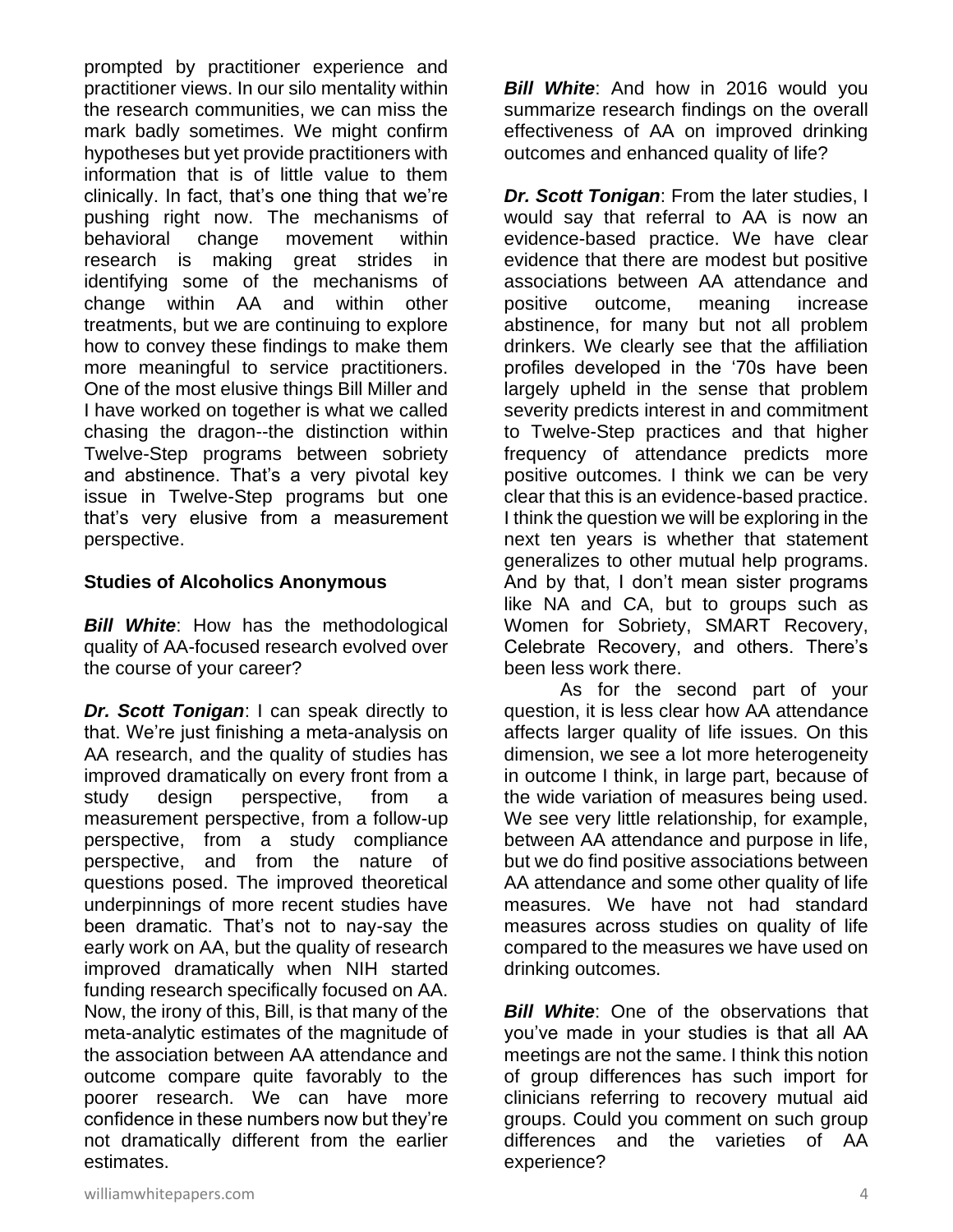*Dr. Scott Tonigan*: We're preparing a grant right now to look at this in detail. Historically, we as a research community have looked at AA attendance as a dose response model. One meeting is half as good as two meetings, is half as good as four meetings, and we've assumed that all AA meetings are alike. Clearly, that's not the case. Through our research, we've attended hundreds of open A.A. meetings and introduced ourselves as researchers interested in learning more about AA. You can hear people say that you can travel anywhere in the country—in fact, the world, and that AA's the same wherever you go. Then after the meeting, someone will come up to us and say, "I'll take you to a really good meeting." So we realized early in that there is a difference between AA as a program and difference between the program and the fellowship as practiced in particular meetings. Montgomery, Miller, and I got very interested in this in the mid-'90s and we clearly showed that individuals perceived AA meetings differently on such key dimensions as cohesiveness, supportiveness, and aggressiveness. What we found was that those groups that were seen as more cohesive also tended to endorse the Steps more and were associated with more positive outcomes. We've continued to pursue this line of research and what we're now looking at is how those perceived differences in group dynamics predict outcome over and above the frequency of attendance. We are now finding the important of such dynamics as they differ across meetings. This is not too surprising since a lot of the peer-reviewed social support literature and group therapy literature shows the importance of the social group dynamics.

The research challenge is that we're dealing with people's perceptions and we have no objective way of saying group A is more cohesive than group B. My feeling, however, is that it doesn't really matter; it's the perception of the individual that's important. When you think about the Twelve-Step experience, it's about the affective reaction; it's about the mutual identification;

it's about hope. Those are things that are very hard for us to measure as scientists, but we're grappling with it because ultimately the group dynamics may be one of the most important ways that AA involvement influences recovery outcomes.

We have found, for example, that AA sponsorship is a clear predictor of positive outcome. A clear role of the sponsor is to help individuals work through the Twelve Steps, and an outcome of working the steps is a spiritual experience. So, one would expect that having a sponsor would be related to having a spiritual experience. But actually, we find it's more related to meeting attendance. Sponsorship is related to behavioral aspects of the Steps. Having a sponsor predicts that you will do a Fourth Step and a Fifth Step, that you will make amends, that you'll do some of the behavioral prescriptions in the Twelve Steps, but the actual change in spiritual practices of AA members seems to be predicted more by AA meeting attendance than sponsorship. It's that connection between people at meetings that seems to matter most. So, this is what's so fun about Twelve-Step research: there's always a twist; there's always something that you think is going to go one way but goes another.

We're very interested in the dynamics of groups. Until we get a real handle on that, we will not fully understand the process of AA and the mechanisms through which AA involvement influence drinking and related outcomes. It's a fascinating field right now.

*Bill White:* Your research has challenged a lot of folk wisdom or popular conceptions about who does and does not do well in AA. There was, for example, a time in the field when many believed that Twelve-Step programs were ineffective for women, youth, people of color, people with co-occurring disorders, and atheists and agnostics. You and your colleagues tested those propositions. What did you find?

*Dr. Scott Tonigan*: Largely, none of them are supported. I'm cautious here because between 1993 and 2013, there were 643 empirical papers published on AA. So we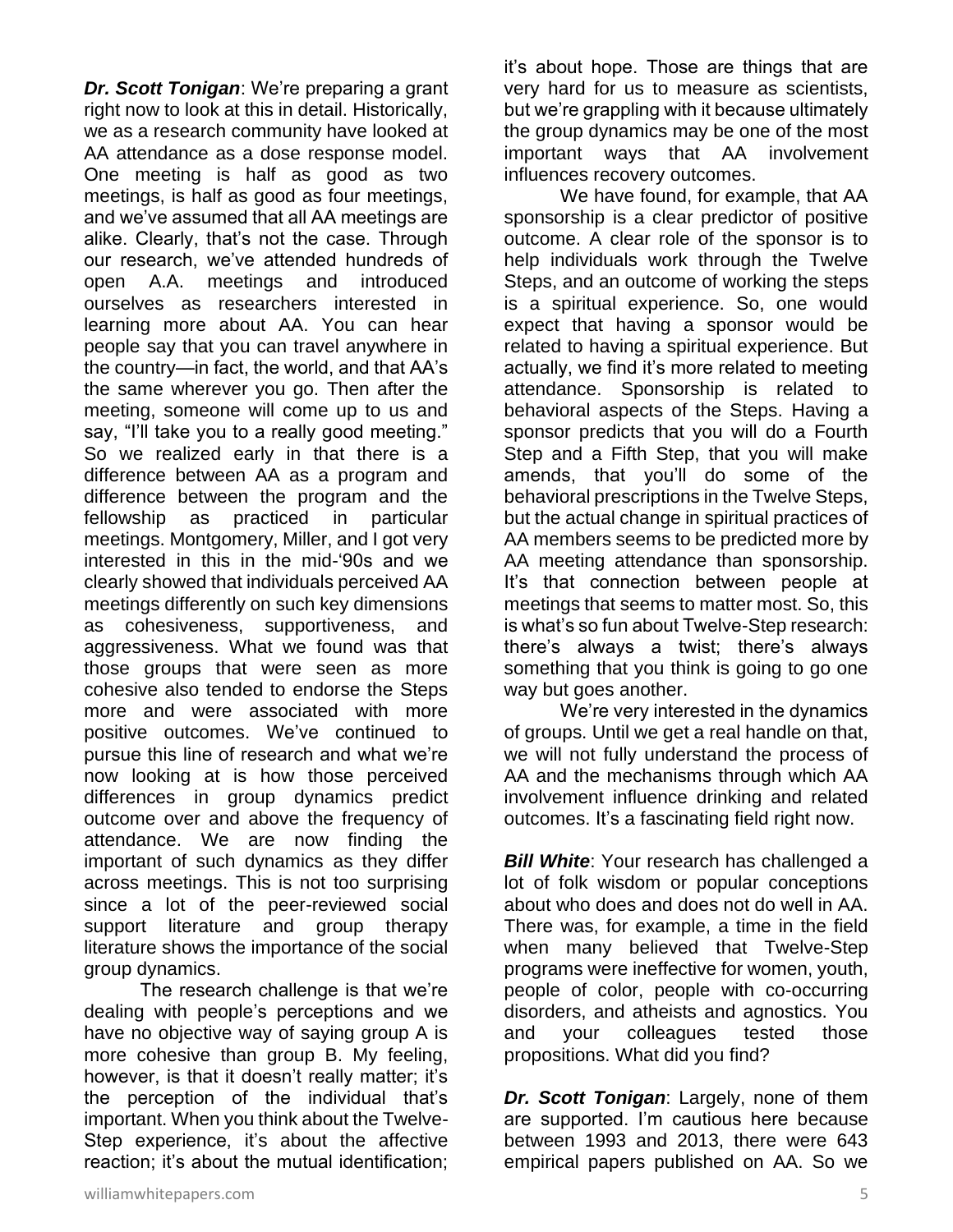have a massive volume of publications and, through selective sifting of these publications, one can demonstrate almost what one wants to. If one has an agenda, one can probably find a paper where there are gender differences in outcome or there are ethnic differences. But when you look at the weight of the literature, when you look at the ten or fifteen studies that looked at particular moderating variables, such as atheism or gender or, most recently, we looked at Native Americans participation in AA, we find there are not differences in engagement or outcomes based on such characteristics. It's been tremendous fun and even shocking at times. For example, in our most recent study of urban Native American AA participation, we found that, if anything, they attended more frequently, dropped out less often, and had equivalent outcomes as non-Hispanic whites. This challenged the popular wisdom. I think the question of whether AA is appropriate for special populations is no longer a question. For further example, we've just done a metaanalysis looking at dual diagnosis and Twelve-Step attendance and we find there is no difference between dual diagnosis outcomes compared to non-dually diagnosed outcomes and that they also affiliate as readily as persons within cooccurring disorders. This is not to say they wouldn't benefit from programs such as Double Trouble, but for those who do affiliate with Twelve-Step programs, they fare just as well.

*Bill White:* Critics of AA have cited a high drop-out rate within AA and the oft-cited statement that the AA "success rate" is only 5 percent. What does the actual research on AA reveal about retention and drop-out?

*Dr. Scott Tonigan*: When we look at Twelve-Step attendance among community samples and treatment-seeking samples, between 50 and 60 percent remain in AA for twelve months. Now, we also have that funding difficulty that studies typically don't extend beyond a twelve-month follow-up, but for the one-year data we don't see anything like 5 percent; we see retention in the 50 to 60 percent range. That means that 40 to 50 percent do discontinue AA participation but here's a further twist. Many people who discontinue AA meetings nevertheless report continuing AA-related practices such as reading the literature and helping other alcoholics. Now, are those drop-outs or not? We would say if someone attended formal twelve sessions of CBT and they stopped treatment and continued to use those skillbased things that they learned in treatment that they were a success. So, we have to be very careful what we even mean by drop-out. We tend to think that if they discontinue AA meeting attendance, they're an AA drop-out. I think that might be a premature assessment.

**Bill White:** Yes, it would also seem that a number of so-called dropouts will later return to regular AA attendance and that a number of people after initial AA exposure may disengage but maintain positive recovery outcomes.

*Dr. Scott Tonigan*: Exactly, I think we will have to change our conceptualization of what constitutes a "drop-out." As researchers, we like our constructs to be very cleanly dissected so we know something is or is not present. Our research in CASAA and I purposely want to include a lot of investigators: Michael Bogenschutz, Bill Miller, Judy Arroyo, and myself who are involved in Twelve-Step research are finding that it's not clean. AA experience is not dichotomous; it's a very rich and varied experience that allows us to reveal more general patterns than clear distinctions.

**Bill White:** A related issue to engagement and retention is the question of styles of long-term AA involvement. Have you found sub-groups with varying styles of AA involvement?

*Dr. Scott Tonigan*: I'm not the best person to talk about that, although we have done one ten-year follow-up study that is informative on this. Lee Ann Kaskutas and her group has done considerable work on this question. From our perspective, we see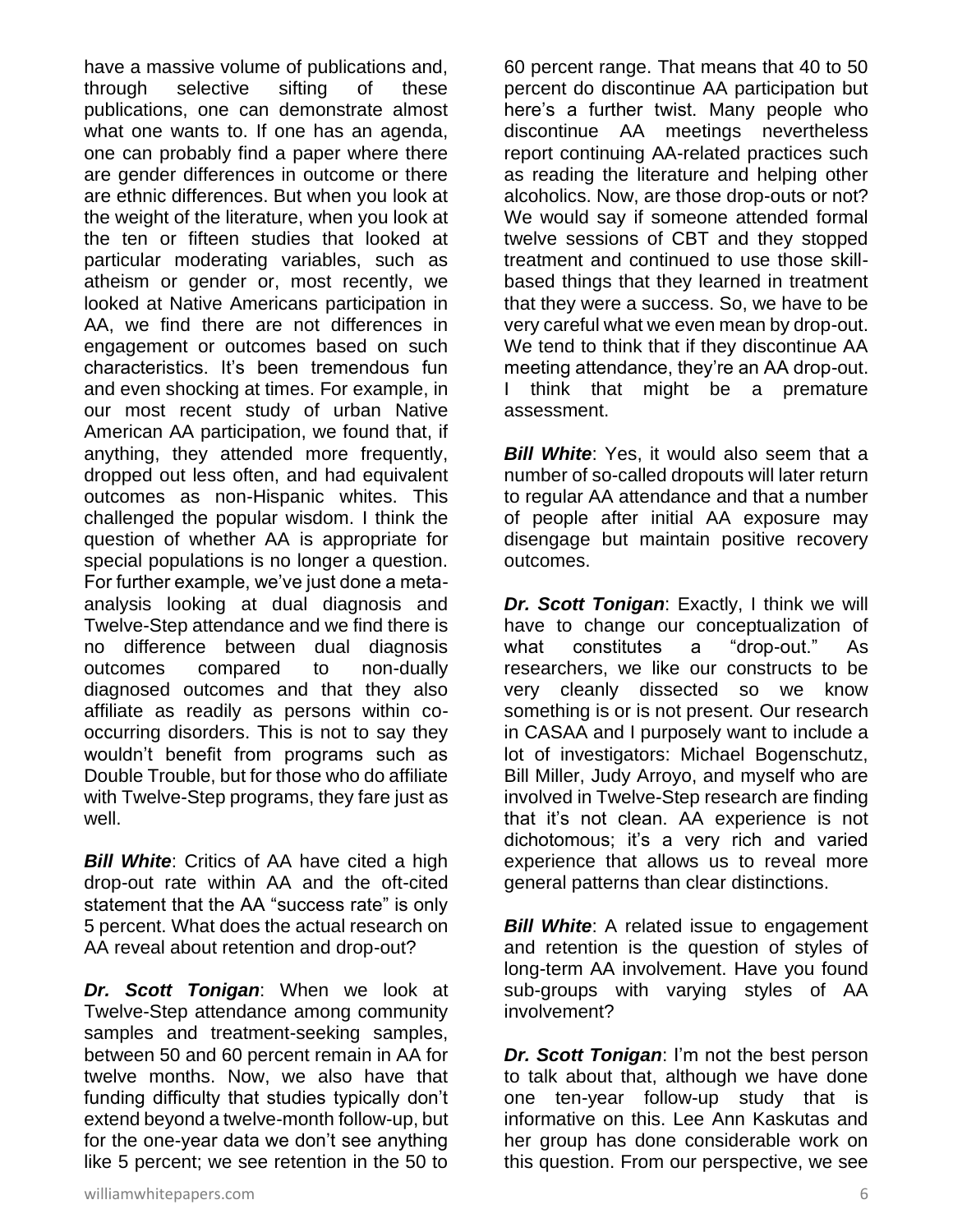drop-off patterns. The largest attrition occurs between three and six months, if we define attrition as non-attendance. You then, of course, see it stabilize at about a year and then you see a second kind of drop-off point at about five years. But we have to be careful when we say this because if we take a group of a hundred people who are all initially attending AA, we're going to always see over time a quadratic curve of increased and then decreased meeting attendance. It's easy to interpret that as drop-off or lack of compliance, but when we think about it, AA attendance is likely to decline in a positive way as members are doing better and becoming more fully integrated into society. In our dose response model, we look at decreased levels of participation as lack of compliance when the reality is that decreased meeting attendance might be the best fit for that individual once they have a home group, a sponsor, are re-engaged in family and work, and have achieved more balance in their life. We have to be very careful how we look at those things. One would expect that as one gets a more engaged in other things, you have competing activities and families and children so we may see a natural decline in meeting attendance.

**Bill White:** You referenced mechanisms of change within AA, such as sponsorship, social network support, and spirituality. What are your general findings about these mechanisms?

*Dr. Scott Tonigan*: We have what we would call common mechanisms and then we have Twelve-Step-specific mechanisms. The NIAAA-funded mechanisms grants have allowed us to study both. Speaking of the specific AA mechanisms first, a cursory review of the core AA literature suggests a number of them, such as anger and selfishness. These must change or the core literature predicts you're ultimately bound for relapse. So one would think selfishness would change among members, anger would change among members, and depression would change among members. The larger concept would be that negative

affect itself is a change mechanism. Now what is very unique here is that most mechanisms of change generally speak of mobilizing new behaviors. In contrast, AA mechanisms often involve decreases, which is interesting because it's harder to extinguish a behavior than it is to initiate a new behavior.

What we and others found—and John Kelly's done tremendous work in this area- is that anger really didn't change much among AA members over a twelve-month period; depression decreased but it was more related to reductions in drinking than it was the Twelve-Step practices, and my recent work found that changes in selfishness (measured as narcissism) was high and didn't change much in early recovery. All these negative affect measures initially were very high among the Twelve-Step samples but they did not seem to be related to drinking outcome contrary to prescribed core literature.

So, it's a mixed bag. I do think the literature is appealing to people with these attributes because as the literature suggests, we're angry, we're selfish, we're depressed, we're self-seeking, and self-will run right, if you will. So the literature has an immediate appeal to people who are high on these characteristics. But does change on these characteristics predict positive outcome? Our work and the work of others indicate it doesn't. So some of the Twelve Steps specific mechanisms do not seem to operate as indicated in the literature, with the key exception of spiritual gains. Here, there must be half a dozen studies now, maybe even more, that have very formally investigated how gains in spiritual practices are both predicted by AA tenets and in turn, predict positive outcomes. That's a pretty consistent finding. And when we talk about spiritual gains, the studies tend to use such measures as prayer and meditation that are linked to abstinence or reduced drinking. What remains in question that we are now examining is the precise path from spiritual gains to reduced drinking. One possibility we are examining is that prayer and meditation may lead to a reduction in impulsivity.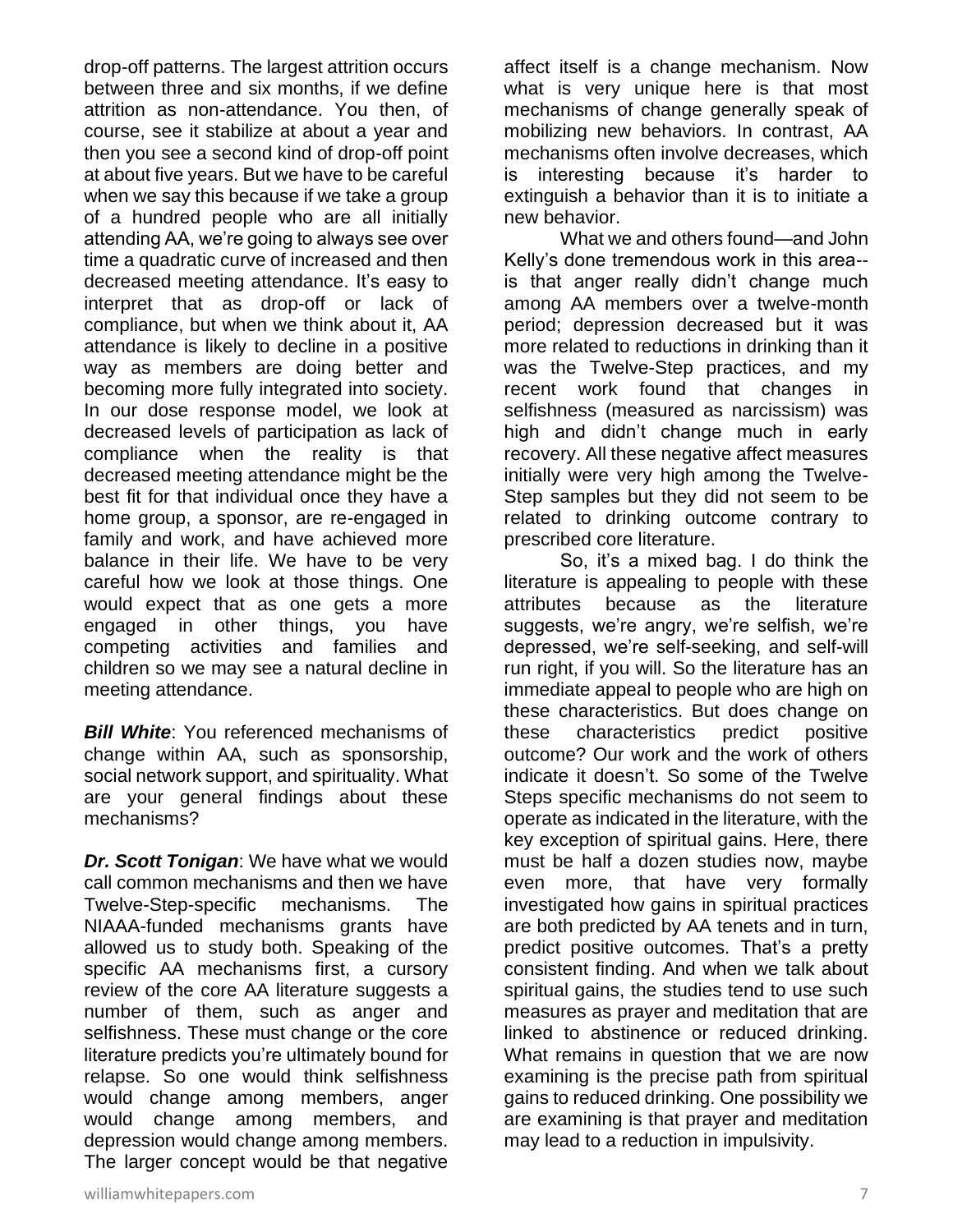So, spirituality is the one AA specific mechanism of change. On the common mechanism side, there are such factors as social support and increased self-efficacy that are powerful mechanisms of change. The latter is a bit of an anomaly to Twelve-Step ideology. Outwardly, you'd think that the message of powerlessness and a loss of control would lead to a reduced sense of self-efficacy, but there are interesting ways that AA leads to increased self-efficacy through the increased confidence that I will not and cannot drink today, but should I drink, I will experience loss of control and its consequences. AA members seem to integrate those two messages as one of the paradoxes of AA involvement. And when you look at the meta-analyses, it's one of the most powerful mechanisms of change within AA.

*Bill White*: There's this growing secular wing within AA and other Twelve-Step fellowships. This seems to reflect a form of secular spirituality beyond traditional definitions of spirituality—embracing things like life meaning and purpose or meditation practices. Is that evident in the spirituality research that you and others have done on AA?

*Dr. Scott Tonigan*: We had an NIAAAfunded grant in which we used twelve different measures of spirituality, from very narrow to very broad definitions of spirituality. We administered all these measures and each measure had three or four scales and some of them had eight or nine subscales. This got us into such esoteric areas as forgiveness of partner. When we did a factor analysis of all these scales, we found three primary factors. For all of our academic scholarly work defining these very discreet dimensions of spirituality, participants responded to what were three main dimensions that were reflected in practices within their daily lives. One was one's spiritual practices such as prayer and meditation; a second one was one's relationship with God or a Higher Power; and the third one involved religious practices. It was very inspiring to see this because our

message at the end of the paper was to not develop more religiosity or spirituality instruments. We have enough, and in fact, have too many.

*Bill White:* As someone who has invested so much time in AA-related research, how do you view AA critics and their highly publicized claims that AA is ineffective and that AA involvement may actually be harmful?

*Dr. Scott Tonigan*: I actually take the position of AA itself in welcoming research on questions raised by critics. I think there are clearly issues to be concerned about within Twelve-Step programs, such as the risk posed by thirteenth-stepping (potential sexual exploitation of new members). Professional practitioners need to make those they refer to AA and other mutual aid groups aware of such potential risks. To the larger group of critics, I encourage them to do research to test what they are alleging. To be candid, opinions on Twelve Step programs are like a tower of Babel--strong opinions pro and con with very few of them based upon scientific evidence. So, If the critics want to come and do research on the questions they are raising, I'd love to work with them. And then we can let the data speak for themselves. Part of the problem is confusing AA-influenced treatment as practiced in local communities with AA itself. Bill, the biggest misnomer of communitybased AA is that AA is confrontational. That impression comes from treatment, not from AA.

Another misconception has been the characterization of AA as "self-help" program. I fought and continue to fight bitterly against that terminology on the grounds that AA is not self-help but mutual help. One of my triumphs is that the mutual help or mutual aid language is finally beginning to replace the self-help language within the research community. We now have a very well-developed body of scientific literature on AA and a core of researchers focused on studies of recovery mutual help groups. Advocates and critics of AA must both face the litmus test of cumulative AA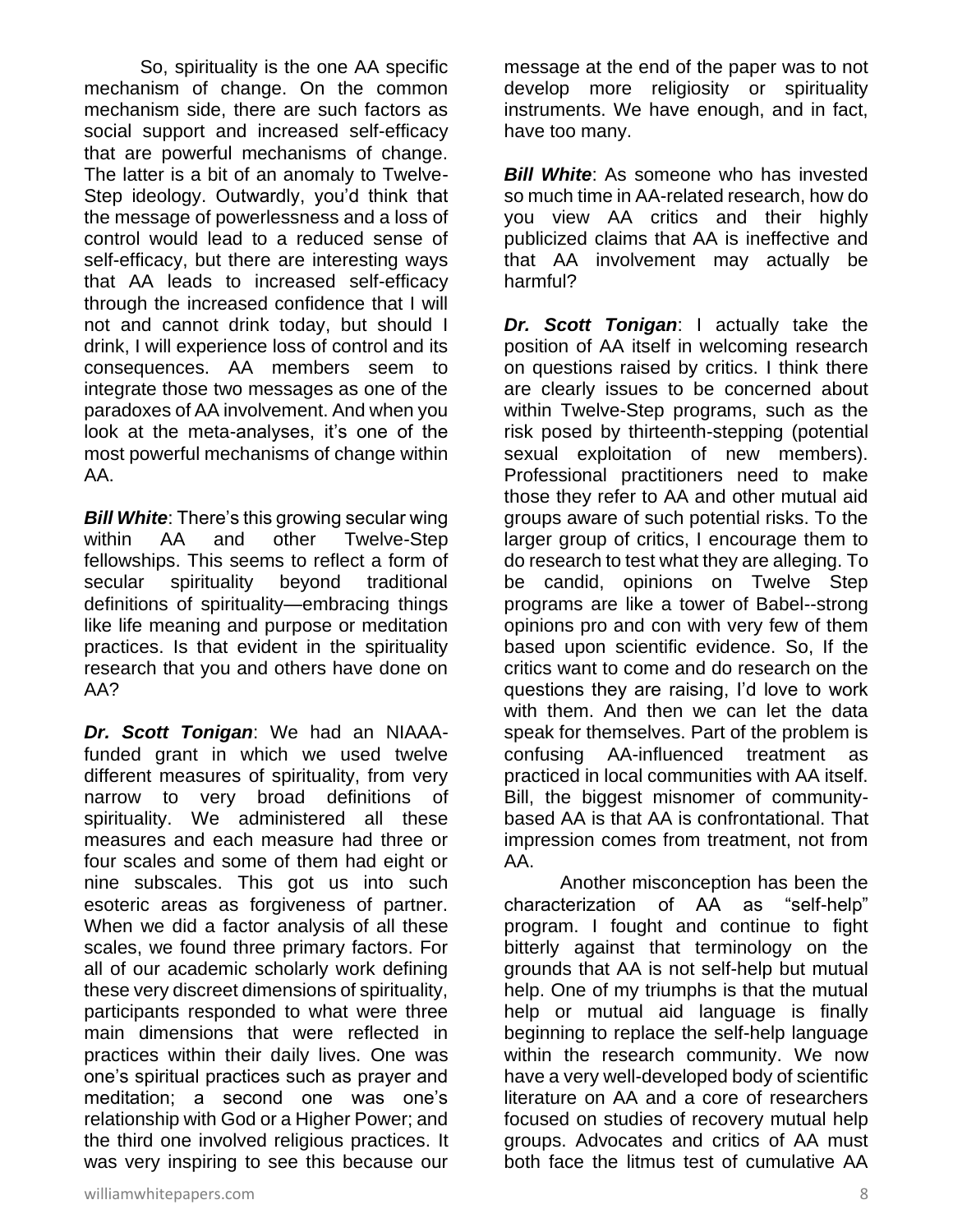research findings. It's a very well-developed literature that somehow goes unnoticed by a lot of people.

**Bill White:** I hear references to people doing summaries of the research talking about AA and other Twelve-Step programs. There an implication that what we've learned about AA can be indiscriminately applied to other Twelve-Step programs or to secular and religious alternatives to AA. Is that a bad assumption?

*Dr. Scott Tonigan*: I think so. There's been very little work done on NA or CA, and less on some of the other groups. The issue is compounded by the heavy migration across sister programs. When you sample an AA meeting, as many as a third of those attending also attend other sister programs. We need independent research on these other recovery mutual help groups.

*Bill White*: What are your thoughts about future directions of research on AA and other recovery mutual aid groups?

*Dr. Scott Tonigan*: It ties back to your incisive question about the dynamics of AA groups and the differences; I think the quantitative researchers are finally catching up with the qualitative researchers. The qualitative researchers, for a long time, focused on the mechanisms and the variety of the AA experience. This is the wellspring of their work. We quantitative people have tried to create little boxes and use a dose response model and use very rigid mechanisms assuming that AA meetings are the same everywhere, but we're finding that is obviously not the case. So, I think in the next ten years we will start modeling that richness and the varieties of the AA experience in our data collection and analyses, as well as in our conceptualization of models of AA influence.

Bill, the area where we've seen the most success of mechanisms of behavior change being used by practitioners is in the area of motivational interviewing. In MI, you have these very micro-views of therapistclient behaviors that predict positive

outcomes in terms of increased readiness to change. That model has worked very well. In behavioral treatment and community-based AA research, we have these big macroviews where we're doing baseline, threemonth, and six-month assessments, but a lot happens in between those points of measurement that we have no knowledge of. I think a trend is going to be the use of EMAbased [ecological momentary assessment] approaches, mobile technology, and other ways of honing in on a very micro-level behaviors within AA and their immediate effect on decision-making and subsequent behaviors. I turned 60 this year, and I'm not going to be able to contribute as much as I'd like to finally to get into the engine of AAfacilitated recovery to see how it really works. I encourage other people to get involved in this future generation of Twelve-Step research.

### **Career-to-Date Reflections**

*Bill White:* What are some of the greatest challenges and rewards that you've experienced doing AA-focused research?

*Dr. Scott Tonigan*: I think one challenging aspect has been how to ethically approach and recruit people who are new to community-based AA programs. I think that's not given enough attention. We have developed a model where, for example, we never approach anyone within their first 30 days of interaction with AA simply because we don't want to have our research efforts confuse the newcomer. We also respect the autonomy of AA as an organization and always recruit as Keith Humphreys beautifully described it "on the edges of AA"- -outside the meetings. We also respect the autonomy of the groups by never recruiting during what AA members refer to as the meeting before the meeting and the meeting after the meeting. We'll never recruit within 15 minutes of a meeting beginning or ending simply to allow the members to engage as they wish to engage. I think that's very important and we go to great lengths in our IRB protocols and NIH studies to observe these things to keep a very light footprint.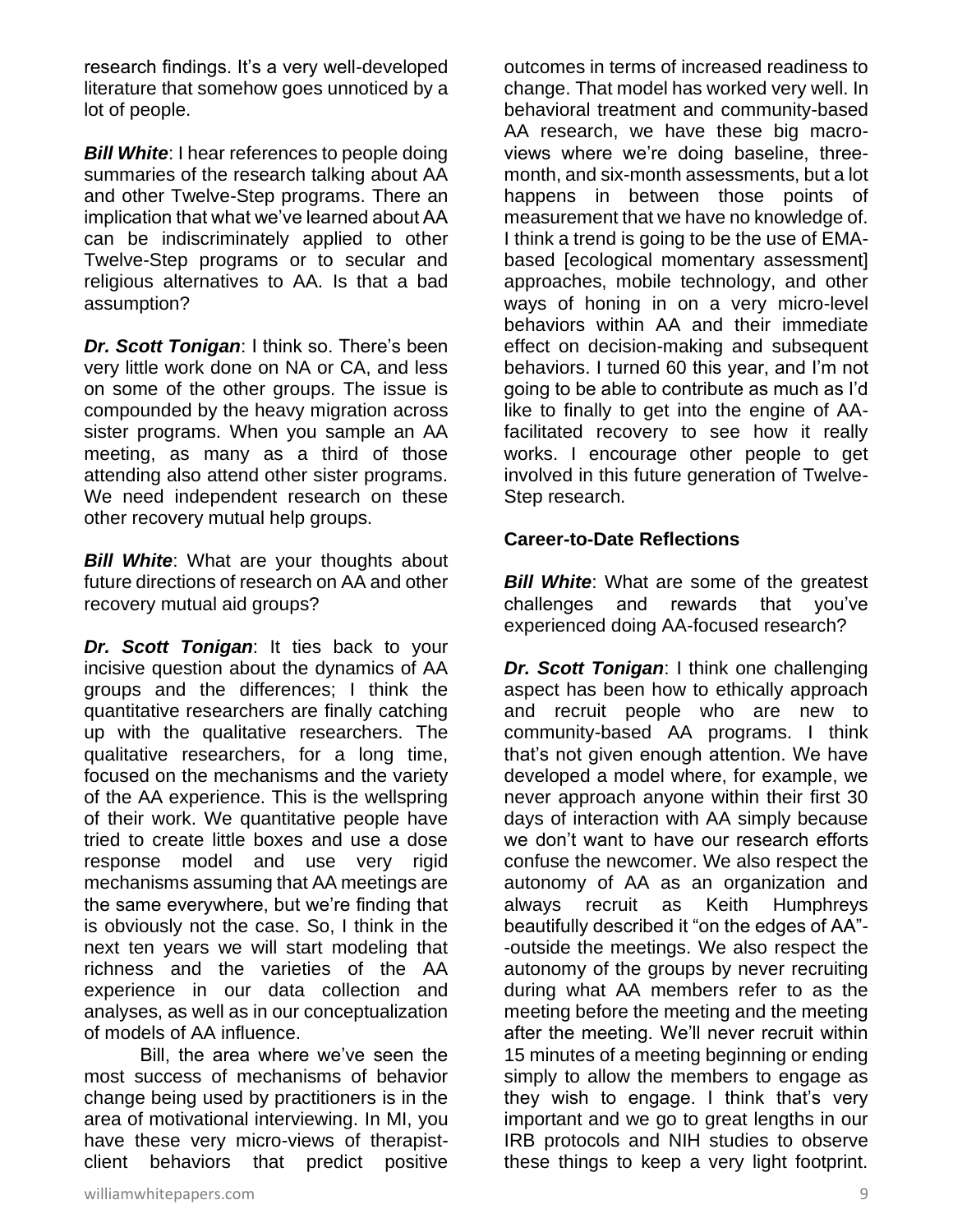And I have to say we have not had one adverse event to date resulting from our research; we've never had a complaint about how we've approached it and AA communities have been very open and accepting of Twelve-Step research. While this is the greatest challenge of sampling from community-based AA, one of the most enriching things is when you go back to home groups and report what you have found. For the most part, they look at us like that's not very enlightening—"We knew that. You should read the chapter on how it works; it's all right there." There are sometimes anomalies that they are a little startled with. I think the other challenge that I've really had would be myself not reaching as far as I possibly could. You have to push the envelope to really get the kind of research done that you want to.

One of the biggest rewards would be mentoring. When I started in '89, I mentored John Kelly and did an early paper with him when he was a student. It has been quite fulfilling for me to work with this growing nucleus of young researchers interested in AA and to help them professionally mature, acquire funding, and address questions that I never would have thought of. This new generation is getting very productive results that will be of great help to practitioners. Being part of their development has been most rewarding to me.

*Bill White*: Would you have any guidance for someone reading this who was interested in pursuing further research on AA or other recovery mutual aid groups?

*Dr. Scott Tonigan*: Well, I'm clearly in the quantitative research camp and I see value in that, but I also recognize its limitations. The research methodologies used to study AA have become quite sophisticated, and people entering this area need to have very strong quantitative skills. So for the predoctoral student, I'd say, get as much quantitative research methods as you can, but to both the pre- and the post-docs, I would recommend finding a mentor interested in this topic. Such mentoring is so critical to the acquisition of NIH funding. And until one acquires NIH funding, it's very difficult to do studies of a scale and with sufficient rigor to contribute in a fundamental way to the thrust of the research. I encourage people who are interested in Twelve-Step research to find a mentor, learn grant-writing skills, enmesh yourself in the research literature, and, frankly, to be willing to work long hours. As we all know, NIHfunded research is hard to get and its pursuit is not for everybody. One of the nicest things about having good mentoring is it builds one's confidence to ask the questions of really fundamental importance instead of playing it safe and asking the safe questions. I can't imagine having had a better mentor than Bill Miller. He was just terrific in giving his time and his resources.

**Bill White:** Scott, thank you for taking this time to review your work.

*Dr. Scott Tonigan*: Thanks, Bill, I loved it! I really want to thank you for taking up this task of interviewing so many people in the field. It's a tremendous contribution.

**Bill White:** Thank you. I have a dream that someone in the future is going to write the modern history of addiction treatment and research. I'm hoping these interviews are going to be part of the raw materials that will help construct such a history. It will have to be someone far younger than me to take on such a project.

*Dr. Scott Tonigan*: I hope someone will accept that challenge.

**Acknowledgement**: Support for this interview series is provided by the Great Lakes Addiction Technology Transfer Center (ATTC) through a cooperative agreement from the Substance Abuse and Mental Health Services Administration (SAMHSA) Center for Substance Abuse Treatment (CSAT). The opinions expressed herein are the view of the authors and do not reflect the official position of the Department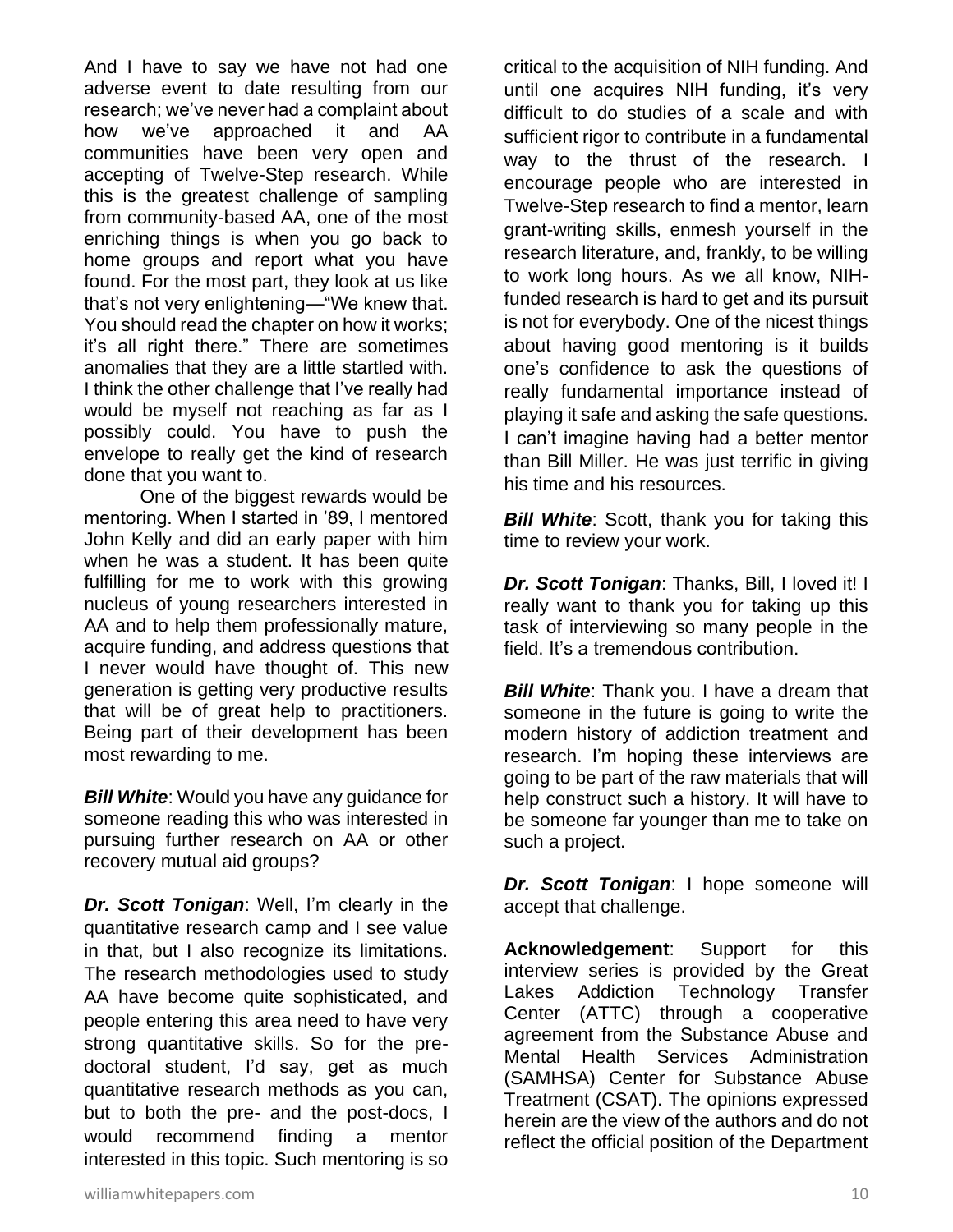of Health and Human Services (DHHS), SAMHSA, or CSAT.

# **Sampling of AA-related Research Studies**

Tonigan, J. S., Rynes, K., & McCrady, B. S. (2013). Spirituality as a change mechanism in 12-step programs: A replication, refinement and extension, *Substance Use and Misuse,* 48(12), 1161-73.

Tonigan, J. S., Rynes, K. N., Toscova, R., & Hagler, K. (2013). Do changes in selfishness explain 12-step benefit? : A prospective lagged analysis. *Substance Abuse,* 34(1), 13-19*.*

Zemore, S. E., Subbaraman, M., & Tonigan, J. S. (2013). Involvement in 12-step activities and treatment outcomes, *Substance Abuse*. 44(1), 60-69.

Tonigan, J. S., & Beatty, G. (2011). Twelvestep program attendance and polysubstance use: Interplay of alcohol and illicit drug use. *Journal of Studies on Alcohol and Drugs*, 72(5), 864-871.

Kelly, J. F., Stout, R. L., Magill, M., Tonigan, J. S., & Pagano, M. E. (2010). Mechanisms of behavior change in Alcoholics Anonymous: Does Alcoholics Anonymous lead to better alcohol use outcomes by reducing depression symptoms? *Addiction*, 105(4), 626-636.

Kelly J. F., Stout, R. L., Tonigan, J. S., Magill, M., & Pagano, M. E. (2010). Negative affect, relapse, and Alcoholics Anonymous (AA): Does AA work by reducing anger? *Journal of Studies on Alcohol and Drugs*, 71(3), 434- 444.

Tonigan, J. S., Book, S. W., Pagano, M. E., Randall, P. K., Smith, J. P., & Randall, C. L. (2010). 12-Step therapy and women with and without social phobia: A study of the effectiveness of 12-step therapy to facilitate Alcoholics Anonymous engagement, *Alcoholism Treatment Quarterly*, 28, 151- 162.

Tonigan, J. S., & Rice, S. L. (2010). Is it beneficial to have an AA sponsor? Psychology of Addictive Behaviors, 24(3), 397-403.

Miller, W. R., Villanueva, M., Tonigan, J. S., & Cuzmar, I. (2007). Are Special Treatments Needed for Special Populations? *Alcoholism Treatment Quarterly*, 25(4), 63-78.

Villanueva, M., Tonigan, J. S., & Miller, W. R. (2007). Response of Native American clients to three treatment methods for alcohol dependence. *Journal of Ethnicity in Substance Abuse*, 6(2), 41-48.

Bogenschutz, M. P., Tonigan, J. S., & Miller, W. R. (2006). Examining the effects of alcoholism typology and AA attendance on self-efficacy as a mechanism of change. *Journal of Studies on Alcohol*, 67(4), 562- 567.

Tonigan, J. S., Bogenschutz, M. P., & Miller, W. R. (2006). Is alcoholism typology a predictor of both Alcoholics Anonymous affiliation and disaffiliation after treatment? *Journal of Substance Abuse Treatment*, 30, 323-330.

Tonigan, J. S. (2005). Examination of the active ingredients of Twelve-Step Facilitation (TSF) in the Project MATCH outpatient sample. *Alcoholism: Clinical and Experimental Research*, 29(2), 240-241.

Tonigan, J. S. (2003). Changing AA practices and outcomes: Project MATCH three-year follow-up, *Alcoholism: Clinical and Experimental Research*, 27(3), 526-528.

Tonigan, J. S. (2003). Project MATCH treatment participation and outcome by selfreported ethnicity. *Alcoholism: Clinical and Experimental Research*, 27(8), 1340-1344.

Tonigan, J. S., Miller, W. R., Juarez, P., & Villanueva, M. (2002). Utilization of AA by Hispanic and Non-Hispanic White clients receiving outpatient treatment for